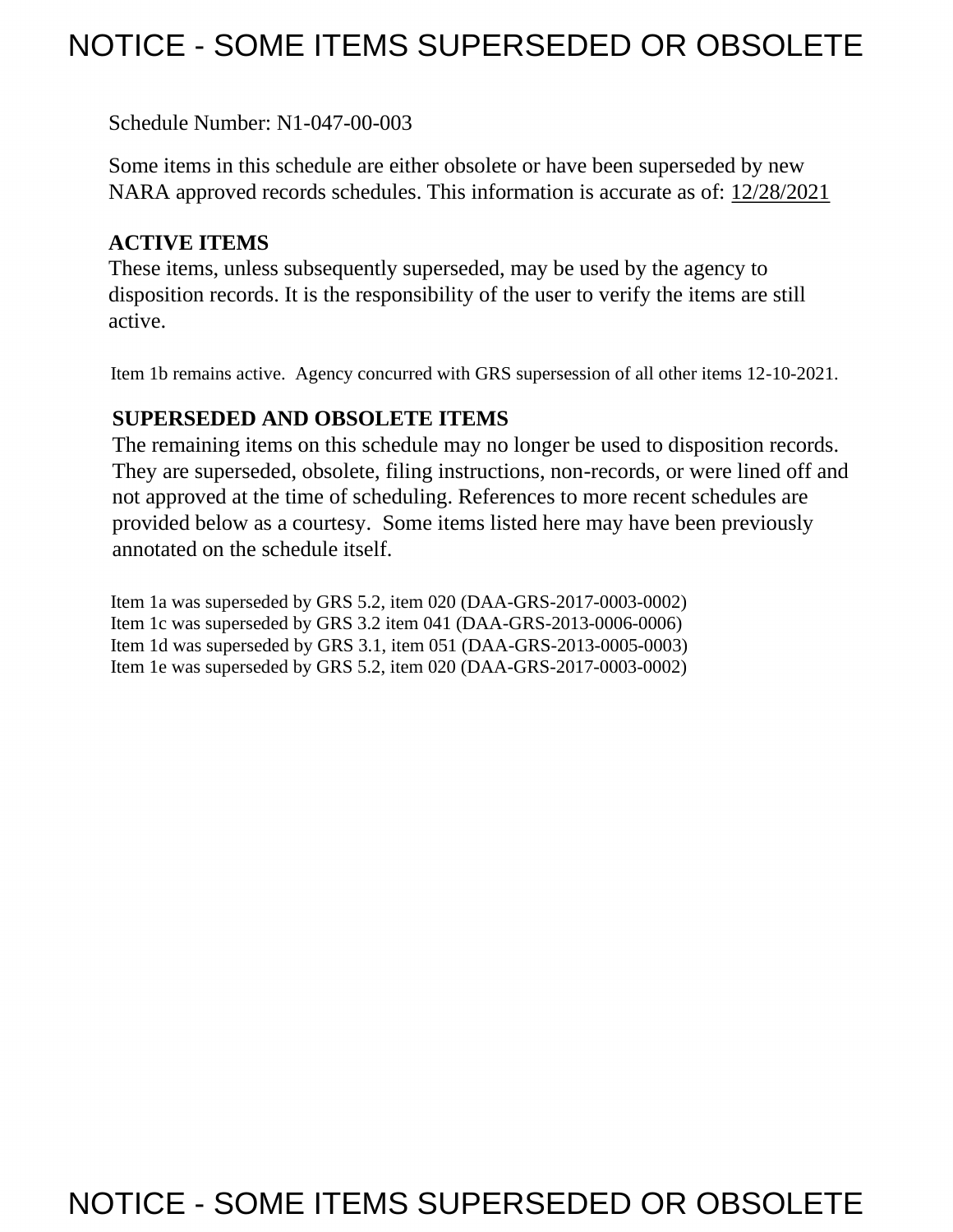| <b>REQUEST FOR RECORDS DISPOSITION AUTHORITY</b>                                                                                                                                                                                                                                                                                                                                                                                                                                                                   | JOB NUMBER N1-47-00-3                                                                                                                                                                                               |                                           |
|--------------------------------------------------------------------------------------------------------------------------------------------------------------------------------------------------------------------------------------------------------------------------------------------------------------------------------------------------------------------------------------------------------------------------------------------------------------------------------------------------------------------|---------------------------------------------------------------------------------------------------------------------------------------------------------------------------------------------------------------------|-------------------------------------------|
| To:<br>NATIONAL ARCHIVES & RECORDS ADMINISTRATION<br>8601 ADELPHI ROAD COLLEGE PARK, MD 20740-6001                                                                                                                                                                                                                                                                                                                                                                                                                 | Date received<br>9-26-2000                                                                                                                                                                                          |                                           |
| FROM (Agency or establishment)<br>1<br>Social Security Administration                                                                                                                                                                                                                                                                                                                                                                                                                                              | <b>NOTIFICATION TO AGENCY</b>                                                                                                                                                                                       |                                           |
| <b>MAJOR SUBDIVISION</b><br>2<br><b>MINOR SUBDIVISION</b><br>3                                                                                                                                                                                                                                                                                                                                                                                                                                                     | In accordance with the provisions of 44 U S C 3303a, the<br>disposition request, including amendments, is approved<br>except for items that may be marked "disposition not<br>approved" or "withdrawn" in column 10 |                                           |
| <b>TELEPHONE NUMBER</b><br>5<br>4. NAME OF PERSON WITH WHOM TO CONFER<br>410-965-8987<br><b>Stanley Nusenko</b>                                                                                                                                                                                                                                                                                                                                                                                                    | <b>DATE</b><br>11-22-02                                                                                                                                                                                             | ARCHIVIST OF THE UNITED STATES            |
| <b>AGENCY CERTIFICATION</b><br>6<br>I hereby certify that I am authorized to act for this agency in matters pertaining to the disposition of its records and that the<br>records proposed for disposal on the attached _______ page(s) are not needed now for the business for this agency or will not be<br>needed after the retention periods specified, and that written concurrence from the General Accounting Office, under the<br>provisions of Title 8 of the GAO Manual for Guidance of Federal Agencies, |                                                                                                                                                                                                                     |                                           |
| $\boxtimes$ is not required<br>is attached, or                                                                                                                                                                                                                                                                                                                                                                                                                                                                     | has been requested                                                                                                                                                                                                  |                                           |
| SIGNATURE OF AGENCY REPRESENTATIVE<br>TITLE<br><b>DATE</b><br>(Frank Colpo) Records Officer<br>'DÜ<br>O <sub>9</sub>                                                                                                                                                                                                                                                                                                                                                                                               |                                                                                                                                                                                                                     |                                           |
| 8 DESCRIPTION OF ITEM AND PROPOSED DISPOSITION<br>7 ITEM NO                                                                                                                                                                                                                                                                                                                                                                                                                                                        | 9 GRS OR<br>SUPERSEDED JOB<br><b>CITATION</b>                                                                                                                                                                       | <b>10 ACTION TAKEN</b><br>(NARA USE ONLY) |
| SEE ATTACHED SHEET(S) FOR.<br>SSA Administrative Sanctions (AS) Claims<br>Development and Management Information System<br>co: aegency                                                                                                                                                                                                                                                                                                                                                                             |                                                                                                                                                                                                                     |                                           |

 $\cdot$ 

 $\sim$   $\sim$   $\sim$  $\sim$  100  $\mu$ 

 $\mathcal{F}^{\text{max}}_{\text{max}}$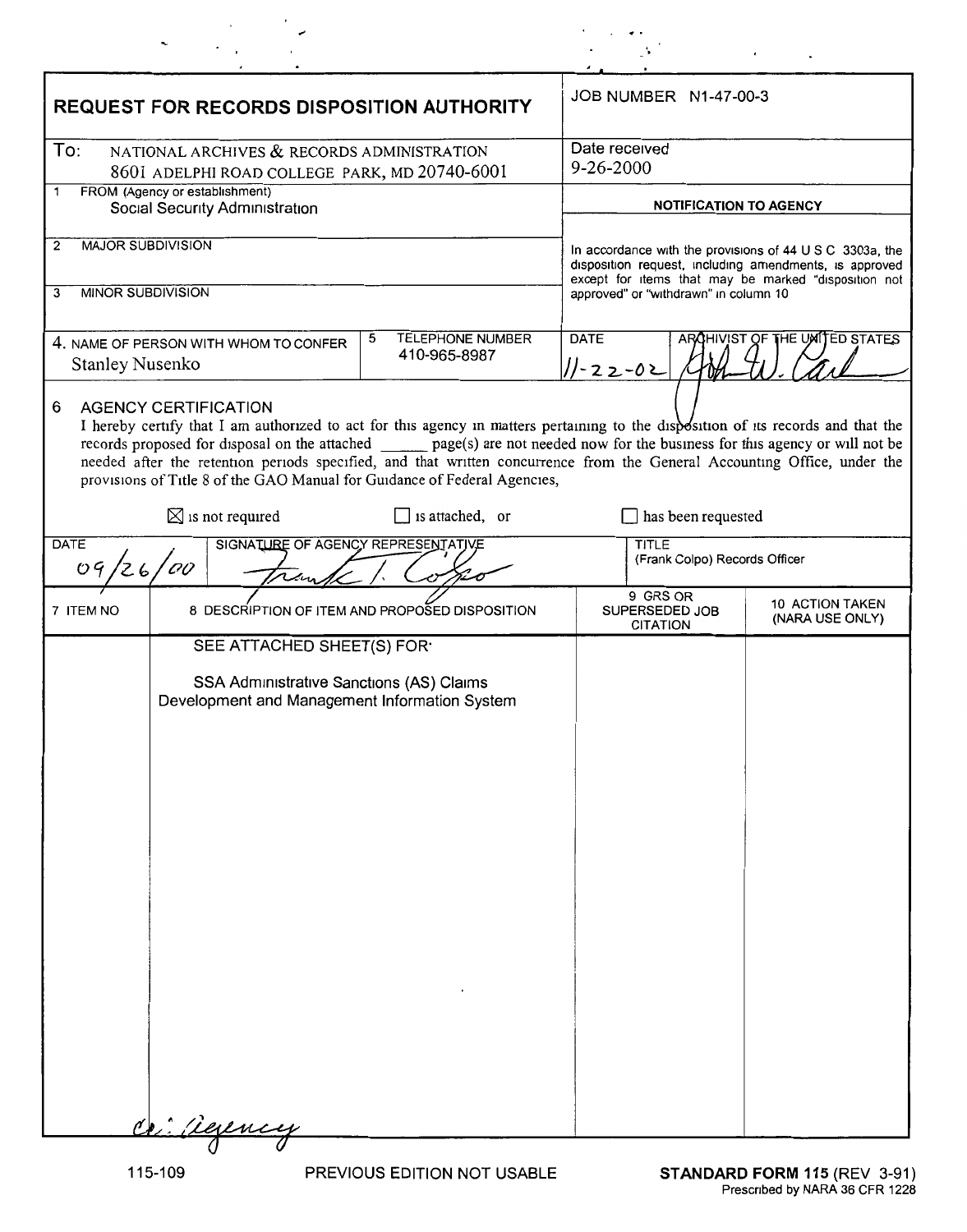#### **SF-115, Request for Records Disposition Authority:**

### **SSA Title XI, Section 1129A Administrative Sanctions (AS) Claims Development and Management Information System**

#### **Introduction Description**

Section 207 of the Foster Care Independence Act of 1999 (Pubhc Law No. 106-169) amended title XI of the Social Secunty Act by addmg section 1129A to help prevent and respond to fraud and abuse m SSA's programs and operations SSA will impose a penalty when an individual makes, or causes to be made, a statement or representation of a matenal fact for use m detenrumng title II/title XVI benefit entitlement/eligibility or amounts, which the person knows or should know is false or misleading or omits a material fact, or that the person makes with a knowing disregard for the truth

The penalty 1s nonpayment of benefits under title II that would otherwise be payable to that person and meligibility for cash benefits under title XVI (including State supplementary payments made by SSA accordmg to 20 CFR 416 2005) The penalty will last six months for the first occurrence, 12 months for the second occurrence and 24 months for each subsequent occurrence.

The implementation of section 1129A of the Act requires the collection and maintenance of mformation about individuals suspected of knowingly making false or misleading statements In order to successfully investigate and dispose of such cases, the information collected will be maintained and retrieved by the names and Social Security numbers of the individuals suspected The information mamtamed thus constitutes a 'system ofrecords' under the Pnvacy Act and we must comply with the notice and reporting requirements of this law.

#### Proposed Disposition

1 a **Input** Information maintained in the master file obtained from.

Claims Folders System (N1-47-95-2, N1-47-95-3) and Administrative Sanction Files consisting of textual case folders filed by md1v1dual social secunty identifiers that contam m1tial claims apphcatton and supporting documentation, documentation of investigations and hearings, and all pertinent material accumulated in cases involving administrative sanctions, as well as the intermediate and final md1v1dual record outputs from AS FIies may also contam postentitlement records relatmg to redetenrunatton of entitlement, changes of payee, and/or overpayment and underpayment activity.

Disposition TEMPORARY (Apply approved disposition for Claims Folders System as provided for by  $N1-47-95-2$ ,  $N1-47-95-3$ ) Destroy 50 years after the first decision to impose a sanction.

1 b **Master File·** Relational database to track status of md1v1duals for Title II and Title XVI benefits who provided false or misleading statements for use in determining eligibility (as defined by Section 207 of the Foster Care Independence Act of 1999 (Pubhc Law No 106-169) amended Title XI of the Social Secunty Act section 1129A) for, or the amounts of, benefits under Title II and Title XVI. The types of records maintained in the system consist of. information about the initial record set-up (mcludmg a data element for 1dent1fication of the SSA region and field office that 1mtiated the record), information about the initial level of sanction determination (including a data element for a decision on whether sanctions will be imposed), information about immediate sanctions proposed (including a data element for the date that benefits were suspended), management mfonnation (mcludmg a data element for the amount of savings to the trust fund, general revenue, and state); information indicating whether the OIG pursued civil prosecution (consisting of a Yes or No data element), and deferred sanctions proposed ( mcludmg a data element for the date that a sanction was removed)

Disposition TEMPORARY Delete or destroy 50 years after the first decision to impose a sanction